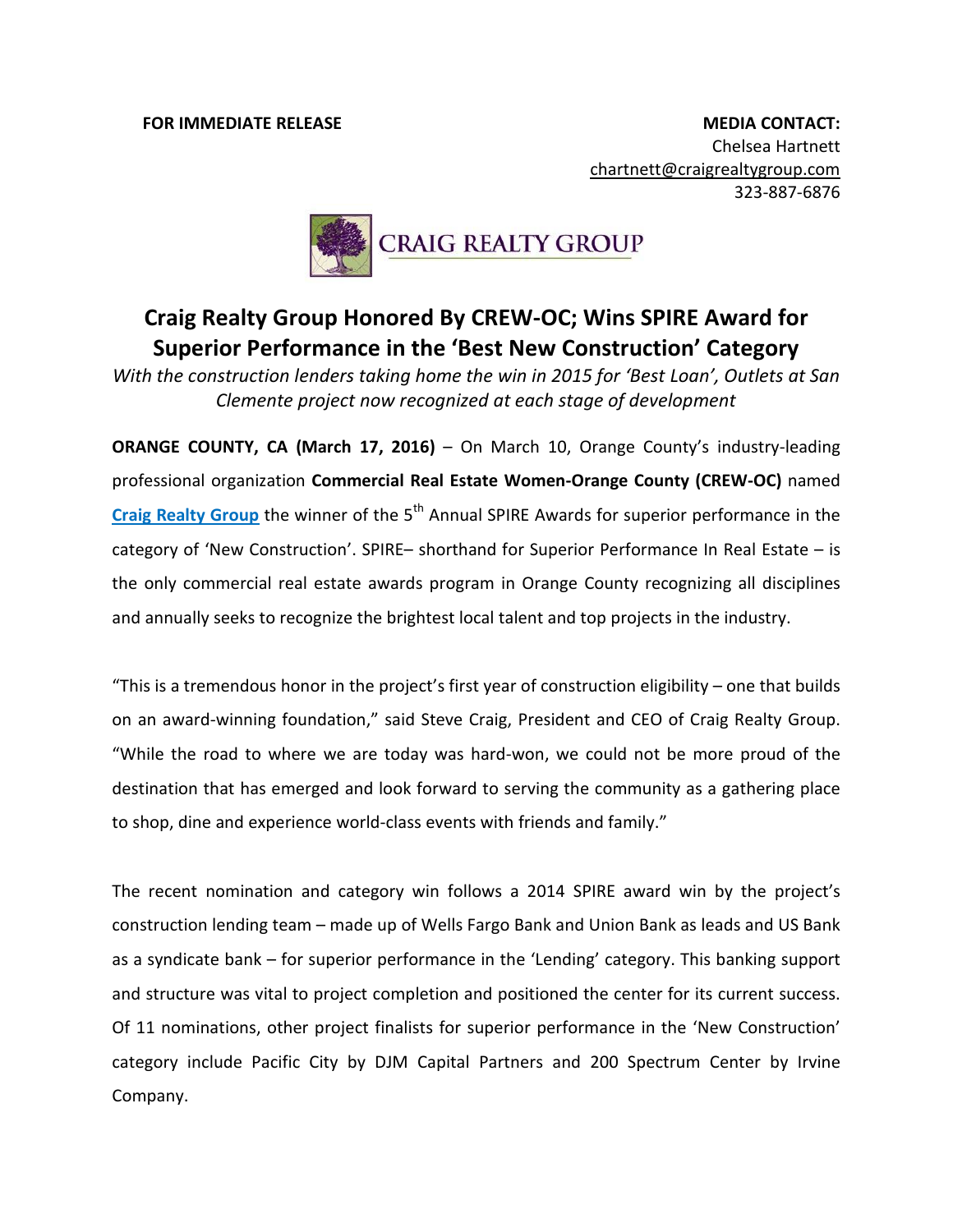More than 18 years in the making, the mixed-use center - which will span 668,000 square feet upon completion of all phases - is located on ocean facing property off of the I-5 freeway in the picturesque town of San Clemente, Calif. A variety of obstacles were encountered in the development process, including California Coastal Commission approvals, the "Great Recession", and numerous changes in the master developer responsible for the infrastructure of the center and transverse residential development. Led by Steve Craig's passionate and unceasing vision, Outlets at San Clemente enjoyed a successful Grand Opening on November 12, 2015.

Keeping in theme with San Clemente's "Spanish Village by the Sea" aesthetic, the center incorporates Spanish Colonial architecture and a thoughtful final design that emerged after more than 100 City design review committee meetings. Billed as *A Beautiful Way to Save*, Outlets at San Clemente boasts ample Craig Realty Group trademark amenities including spectacular luxurious rest rooms, a VIP lounge and ocean views from several vantage points, most notably from the restaurant pads located on top of the parking structure.

"This is a special project that unlocks unlimited potential for the economic development of the greater Orange County community," said SPIRE Awards Committee Chairperson Catherine Falco. "Outlets at San Clemente will not only provide increasing tax revenue but attract a new, untapped tourism demographic and stimulate local job growth."

In addition to the on-site jobs created by construction activity, the center currently facilitates employment opportunities for approximately 1,000 retail and property management positions. Outlets at San Clemente is also dedicated to supporting the Orange County community through a variety of philanthropic efforts that include an annual 'Shopping Extravaganza'. Held on Dec. 5, 2015, the inaugural event – a signature of Craig Realty Group owned and operated centers since 1998 – raised \$37,465 for 18 local nonprofit organizations, serving as a precursor of the positive community impact to come.